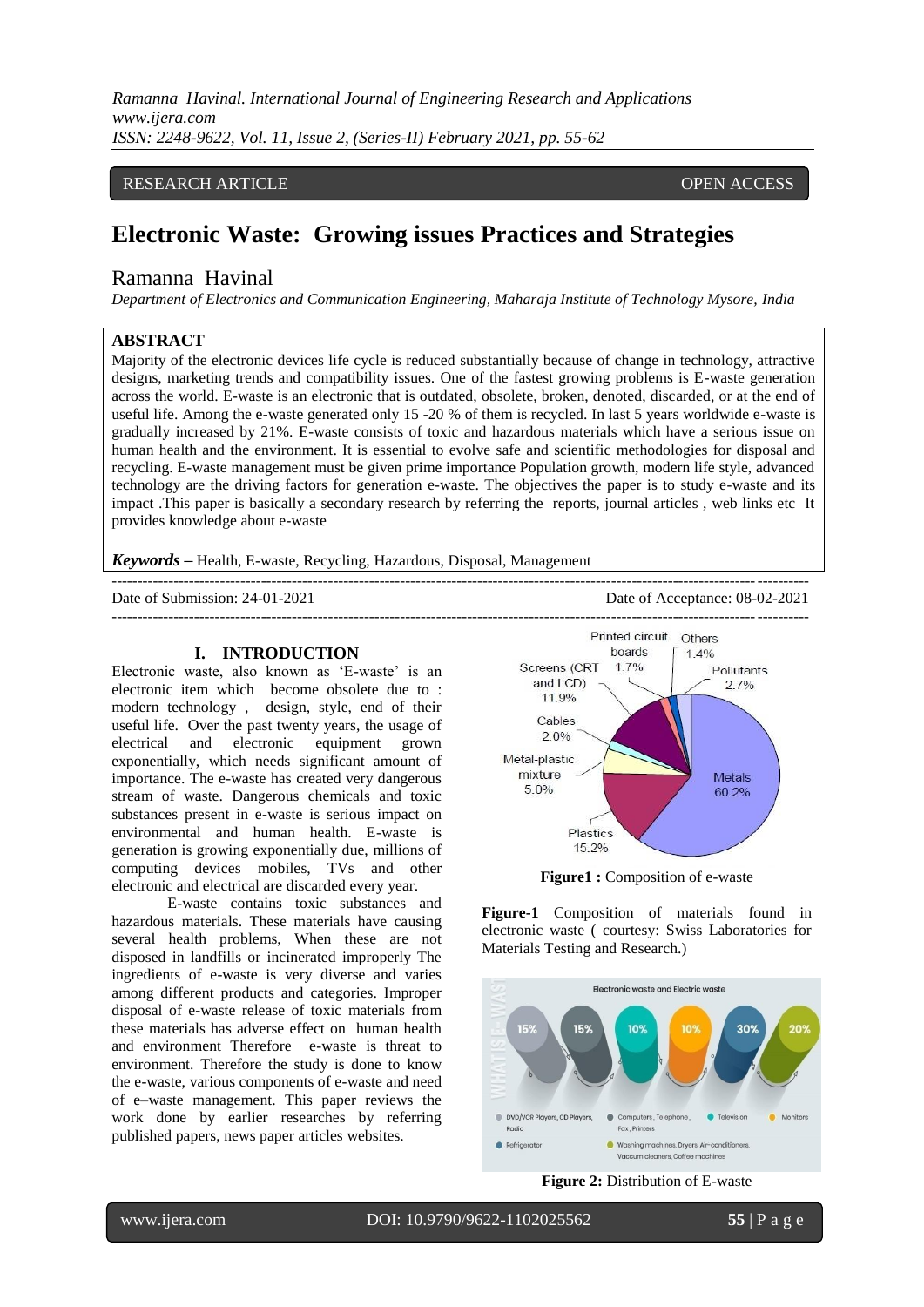

**Figure 3:** Exponential growth of e-waste

 Safe and sustainable disposal of electronic waste is a major issue due to it perilous impact on human life and environment because of hazardous and highly toxic constituents. The purpose of paper is to provide a information about e-waste, impact on health and recycling process. The paper is organized as follows: Section 1 contains introduction about the e-Waste; Section 2 contains E-Waste sources and impact ; Section 3 contains E-waste recycling ; Section 4 contains e-waste disposing methods; Section 5 contains E-waste management; Section 6 gives Conclusion

### **II. E-WASTE SOURCES AND IMPACT**

**Main Sources of E-waste** 



**Figure 4:** Sources of E-waste



**Figure 5 :** Flow of E-waste across different sectors

#### **Impact of e-waste**

The e-waste disposal is a major concern in many regions in the world. E-waste has a harmful impact on nature and its resources and human, animal's health. E-waste very difficult to recycle as it is a complex and difficult form of waste. E-waste contains deadly chemicals and metals like lead, cadmium, chromium, mercury, polyvinyl chlorides, brominated flame retardants, beryllium, antimony and phthalates. Peoples are exposed to toxic chemicals.

E-waste respiratory irritation, choking, neuropsychiatric problems, convulsions and chronic ailments such as asthma, skin diseases, eye irritations and stomach disease DNA damage

#### a. Human Health

Exposure to the hazardous substances of the e-waste components for a longer duration causes damage nervous systems, kidney, bones, and the reproductive and endocrine systems. Improper recycling or disposal of e-waste to landfills and incinerators pollute the water and soil, and contaminate air and causes irreversible damage to environment. The e-waste includes substantial amount of hazardous materials such as lead, cadmium, chromium and flame-retardant plastics. Frequent contact with them causes various health problems.

| S.No           | Source of e-wastes                                                      | Toxic<br>component                             | Medium of<br>exposures          | <b>Health effects</b>                                                      |
|----------------|-------------------------------------------------------------------------|------------------------------------------------|---------------------------------|----------------------------------------------------------------------------|
| $\mathbf{1}$   | PCBs, computer monitors,<br>Television, bulbs                           | Lead (PB)                                      | Air, water, soil,<br>dust       | Nervous systems, DNA, blood<br>system reproductive health                  |
| $\overline{2}$ | <b>Batteries</b>                                                        | Nickel                                         | Air, water, soil,<br>dust, food | Lungs, dysfunction                                                         |
| 3              | PCBs .Wires                                                             | Copper                                         | Air.water, soil,<br>dust        | Headache, dizziness , ENT<br>disorders                                     |
| 4              | <b>PCBs Monitors Chip</b><br>devices, phones,<br>connecting components  | Candmium (CD)                                  | Air, water, soil,<br>dust, food | DNA damage, Reproductive<br>health kidney, lever. Causes<br>neural damage. |
| 5              | Memory tapes and disks                                                  | Chromium                                       | Air, water, soil,<br>dust.      | DNA damage, reproductive<br>health, Lungs dysfunction                      |
| 6              | Relays and switches,<br>printed circuit boards                          | Mercury (Hg)                                   | Air.water, soil.<br>dust,       | Chronic damage to the brain.<br>Respiratory and skin disorders             |
| $\overline{7}$ | galvanized steel plates,<br>decorator or hardener for<br>steel housings | Hexavalent<br>chromium (Cr)<br>VI              | Air, water, soil,<br>dust.      | Asthmatic bronchitis, DNA<br>damage.                                       |
| 8              | Cabling and computer<br>housing                                         | Plastics<br>including PVC                      | Air, water, soil,<br>dust.      | Affects reproductive health,<br>Immune systems damage,<br>hormones         |
| $\mathbf{0}$   | Plastic housing of<br>equipments and circuit<br>boards.                 | <b>Brominated</b><br>flame<br>retardants (BFR) | Air.water. soil.<br>dust,       | Disrupts endocrine system<br>function                                      |
| 10             | Front panel of CRTs                                                     | Barium (Ba)                                    | Air, water, soil,<br>dust,      | Muscle weakness; Damage to<br>heart, liver and spleen                      |
| 11             | Motherboard                                                             | Beryllium (Be)                                 | Air, water, soil,<br>dust,      | lung cancer, beryllicosis. Skin<br>diseases such as warts                  |

## **Table 1** E-waste Toxicants effects on healh

#### b. Environment

Our landfills are becoming polluted because of the toxic nature of e-waste, and these toxins are seeping into underwater reservoirs. Improper disposal of e-waste and recycling will have adverse effect on environment.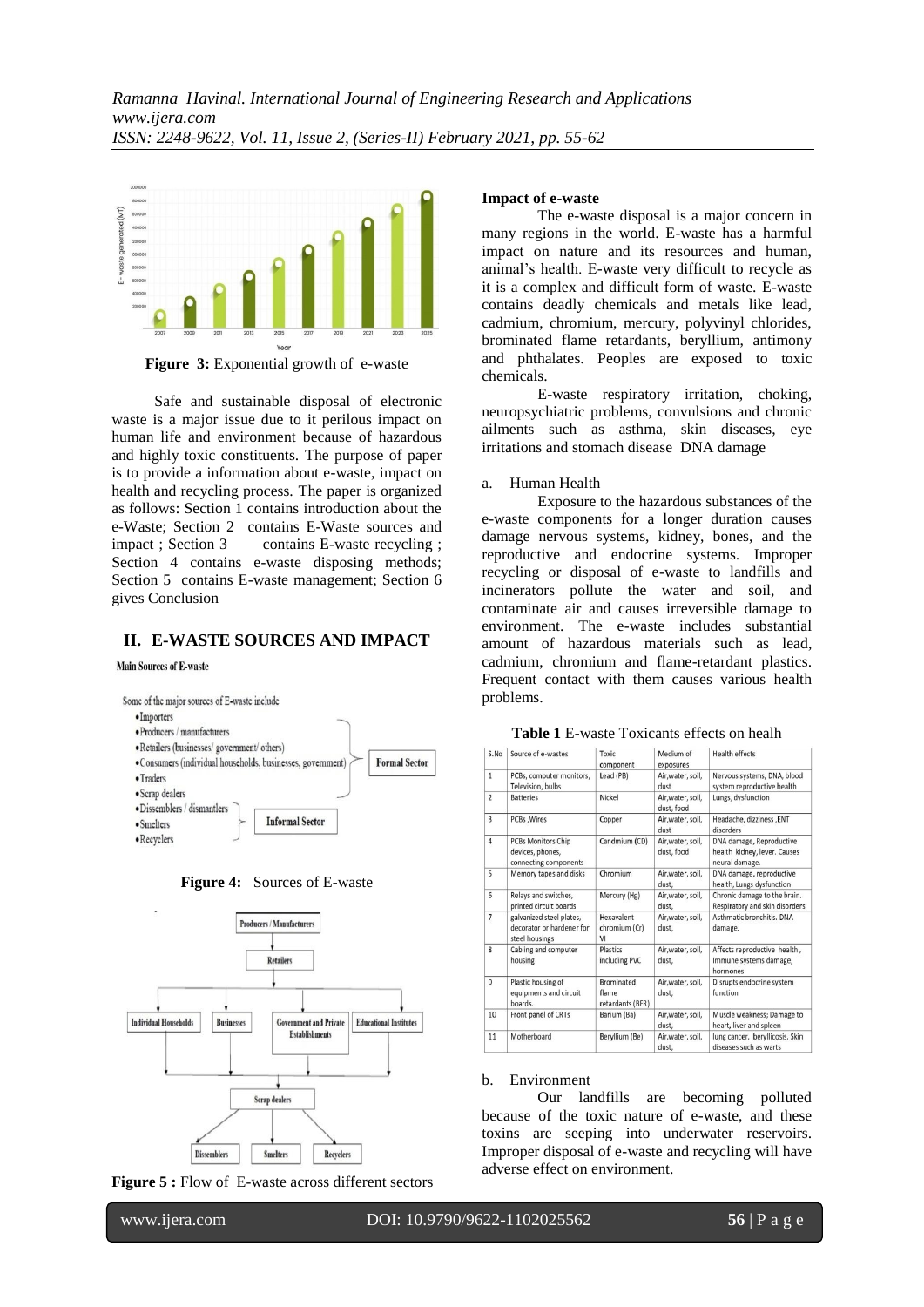- 1. *Soil:* e-waste takes hundreds of years to decompose. It has a damaging and long-lasting effect on the environment. Breakdown of electronic components release hazardous toxic chemicals. This will contaminate ssoil, plants and trees. Lead and lithium will enter into human and animal body through food chain.
- 2. *Groundwater :* Improperly disposing e-waste can releases to toxins such as mercury, lead, and cadmium which enters into the groundwater and contaminates water. This will have has hazardous effect on human health risks including reproductive system, cancer, and damages the immune system
- 3. *Air Pollution :* The e-wastes which are not recycled are burned in incinerators which produce dangerous emission. Such emission causes damage to animals and humans. Due to this ozone depletion and greenhouse gases rate will increase. This contributes to change in earth temperature and climate change
- 4. *Water Pollution :* Every year millions of tons of garbage including electronic waste enter into the sea/ocean. Electrical and Electronics waste are non-biodegradable. Therefore allowing ewaste to sea/oceans is hazardous to organisms. Due to this biodiversity will be disturbed , and makes the ecosystems imbalance



**Figure 6:** Electronic devices life cycle.

## 1) **E**-**waste recycling Process**

The e-waste recycling can be performed by two methods viz. under controlled conditions and under un-controlled conditions. Under controlled conditions process has two types. In the first method e-waste is first dismantled, then mechanically processed to separate/recover the materials. In the second method, metals are recovered from

metallurgical processes. Plastics and other useful materials are also recovered.

The figure- 8 shows the entire E-waste recycling process under controlled conditions:



**Figure 7** E-waste recycling process

Formal and informal methods are used for e-waste recycling. In Formal e-waste recycling all components are disassembled, separated and categorized by material then items are cleaned. These cleaned items are passed through shredding process mechanically for sorting. At the informal recycling valuable materials are recovered by burning devices to remove non-valuable materials by humans. They are exposed to dangerous materials due to lack of awareness and protective equipments. It results in serious health issues because humans workers cone in direct contact and inhale toxic chemicals. .Recycling process can be performed under controlled and uncontrolled condition



**Figure 8:** An example of e waste recycling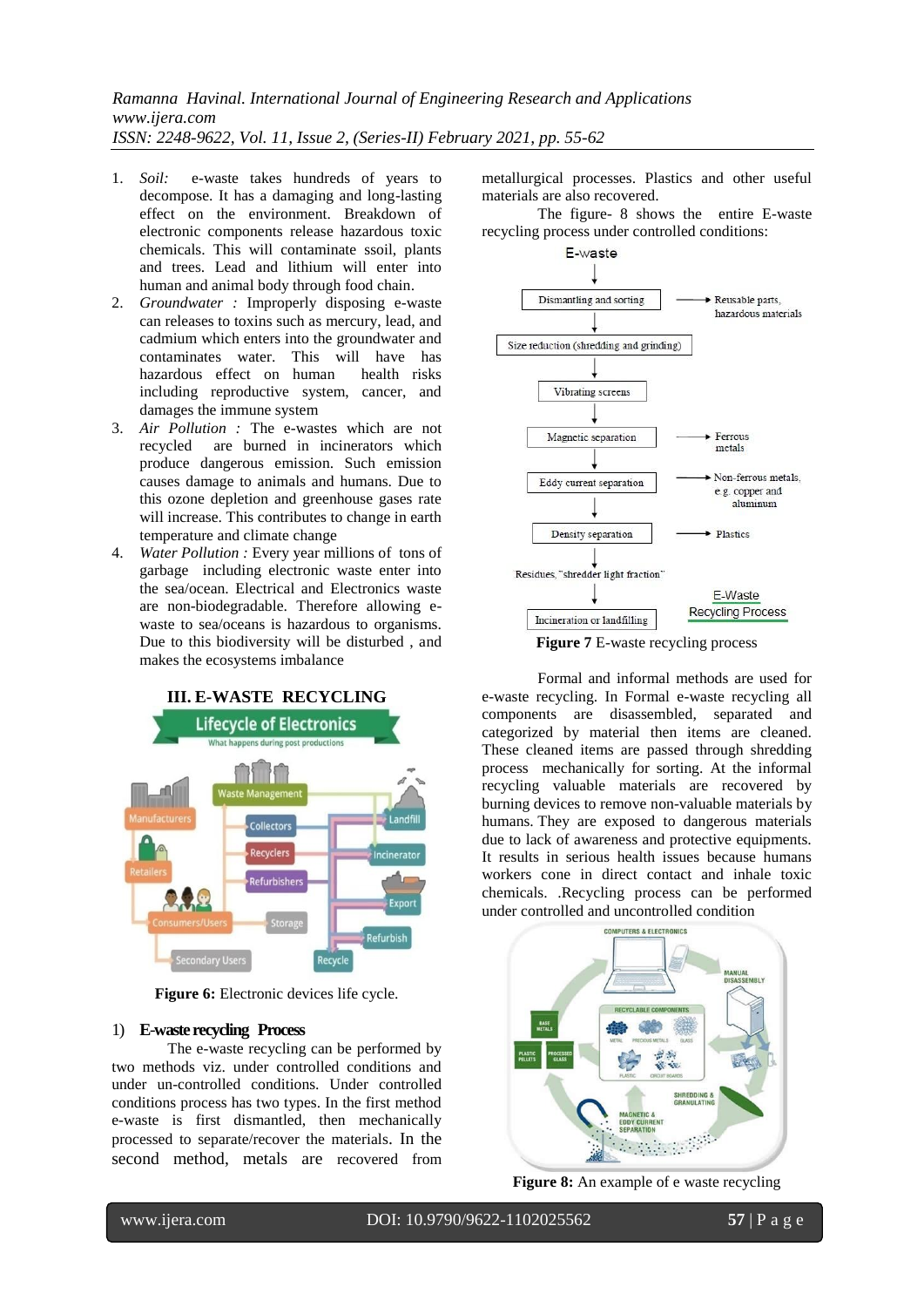# 2) **E-waste Recycling Steps**

**Picking:** Old and damaged electrical and electronic devices and accessories are collected from collection bins of electronic take back booths. These accessories are then transported to the recycling plants and facilities

**Shredding:** It is an initial size reduction process. At the recycling facility electronics items are shredded into 100mm pieces followed by further breaking down the material into smaller fragments. The sorted fragments later go through the separation process where plastic is removed from the metal and internal circuitry. Precious metals – primarily gold, silver and copper are recovered by shredding and smelting operation on circuit boards components are sorted for specialized downstream recycling. All equipment is dismantled to Circuit Board and Component level **Magnetic Removal:** A powerful overhead magnet separates steel and iron fragments from the waste, Eddy currents and optical identification and other advanced separation technologies are used to separate metallic items, aluminum, copper, circuit

boards and brass for non metallic items such as plastic and glass. In this stage Metallic & Non-Metallic Contents are separated

**Separation by Water:** After separating metallic and non metallic pieces, plastic and glass fragments are separated using water. Visual inspection and hard sorting are also used to improve the quality of extracted materials.

**Preparation for sale:** Separated aluminum, brass and copper are prepared for sale as recycled metals. They are used by manufacturer to make new electronic devices and other items. The separated plastic pieces are sorted are sorted by color and sold to plastic recyclers. Then from the separated glass , the glass which contains lead are sent to lead smelters that are further used to make products Major obstacles to manage the e wastes;

- Non availability of sufficient and suitable data to design e-waste reduction and recycle strategy and non willingness of corporate sectors/company to investment the process
- Small quantity of e waste are used to recycle because of absence of take back scheme for consumers,
- Non availability of healthy and safe working environment for e waste recycling facility in the formal sector.
- The current e waste recycle process, infrastructure and systems are focusing on business point of view

#### **3) New Method of E-waste Pprocessing**

Electronics waste becomes a global issue because of exponential growth in use of electronic devices. If e-waste is not handled properly it has an

adverse effect on human health and environmental issues. A new e-waste processing method is shown in the following figures [13]



**Figure 9 :** Global E-waste scenario

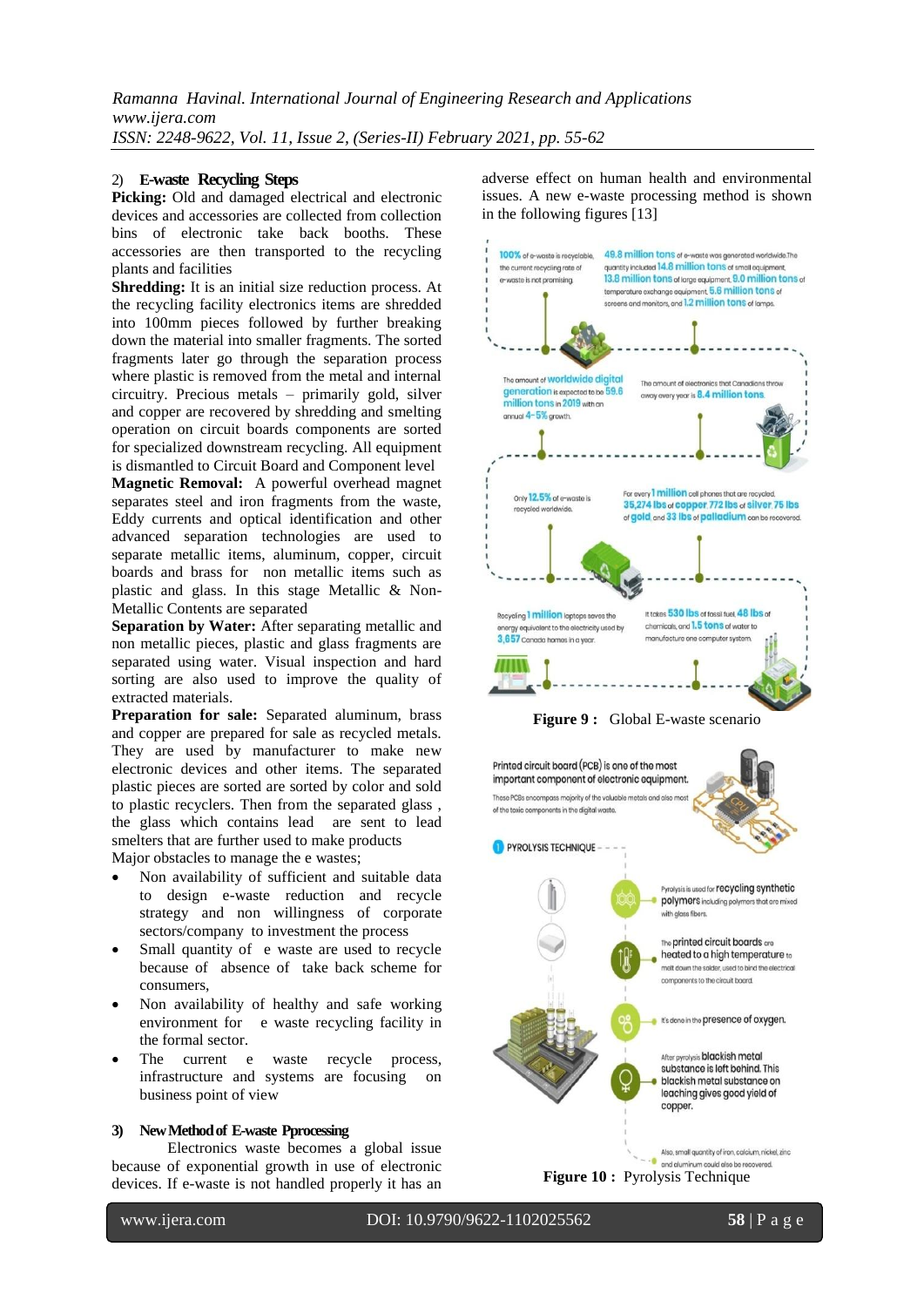

**Figure 12:** Flow chart of separation process



**Figure 13:** Air Classification Method







**Figure 15:** Schematic representation of air classification method

# **IV. METHODS OF DISPOSING E-WASTE**

Electrical and Electronic good are classified as into three major types. 1. *White goods:* comprises of house hold appliances such as air conditioners, dishwashers, washing machines 2.*Brown goods:* comprises of televisions, camcorders, cameras.3. *Gray Goods*: computers, printers, fax machines, scanners etc. These gray goods are more complex to recycle due to their multilayered configuration and higher toxic composition .Current method used to disposing of e-waste is as follows

**Incineration:** This is a controlled technique of ewaste disposing .In this process combustion of electronic waste takes place in designed incinerators at very high temperature. This method is has benefit because e-waste volume is reduced to a greater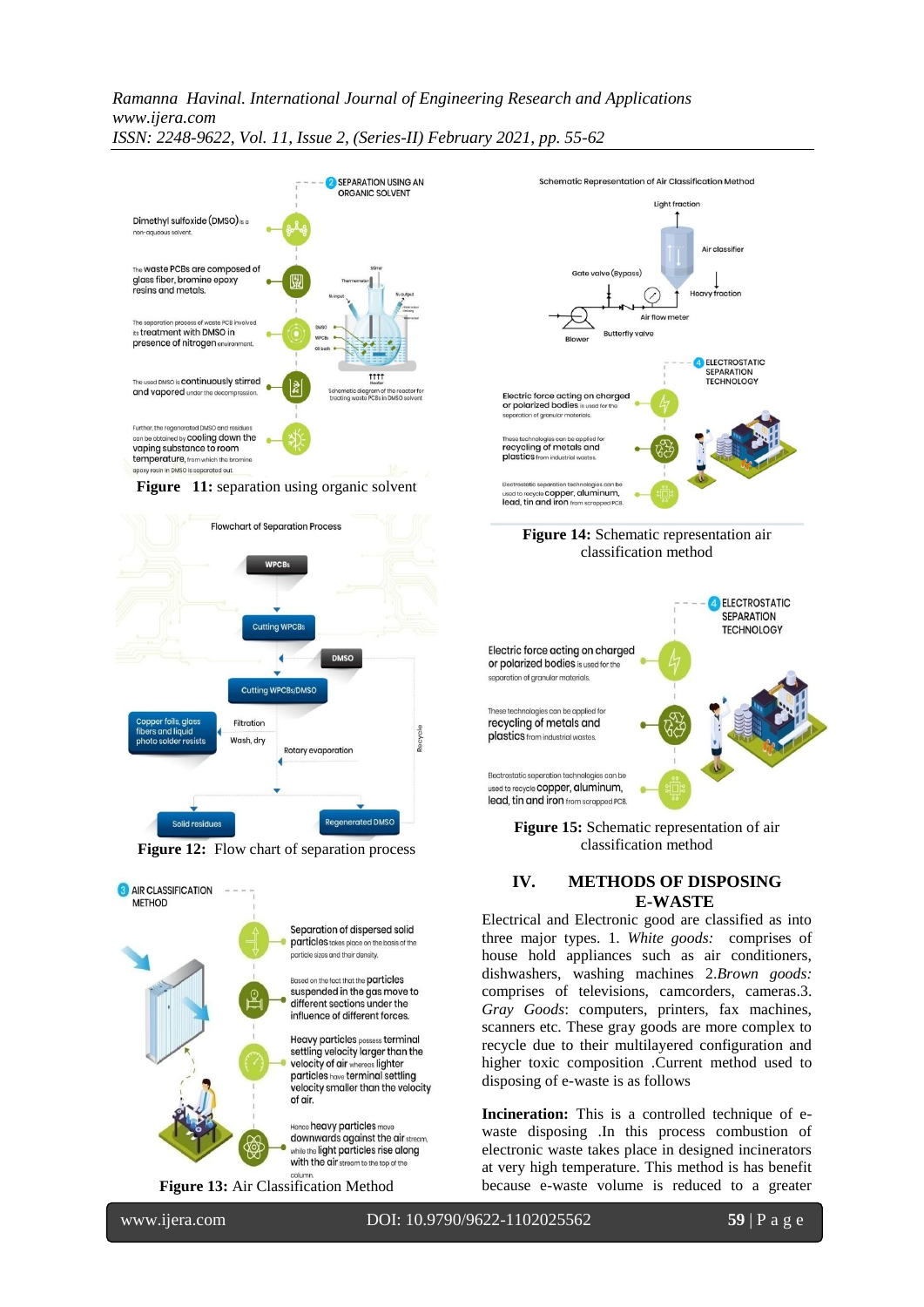extent and the energy obtained will be used separately. However this process emits harmful gases such as mercury and cadmium in the environment

**Acid Baths:** To make the metals free from electronic pathways ,the electronic circuits soaked in powerful sulphuric hydrochloric pr nitric acid solutions The metals recovered from this process are used to manufacture other products .During the mean time the hazardous acid waste flows into the local water sources .

**Landfills:** One of the most commonly used method adopted e-waste disposal is land filling . In this process first soil is removed then trenches are made to bury the e-waste..An impervious liner is made of clay or plastic with a leach at basin for collection and environmentally sound process for disposing off the e-waste as toxic substances like cadmium, lead and mercury will enter inside the soil and ground water.

## **V. E-WASTE MANAGEMENT**

Global E-waste Monitor reports that in 2019 nearly 53.6 million tons of e-waste was generated, where America generated 13.1 Mt, Europe 12Mt, Asia 24.9 Mt, Africa 2.9 Mt, Oceania 0.7 Mt and only 17% of this was collected and recycled and It also reports that a record 59 tons of e-waste, and predicts a rise to 81 tons by 2030

- 1. *Build a recycling Centre:* A recycling centre is to be set up for every community needs. It will help the people to meet, socialize, recycle and keep the clean environment
- 2. *Spread Awareness:* Spread the benefits of recycling which encourages people to adopt move towards recycling. Make banners to explain the advantages, do's and don'ts and put at prominent places in the community to see. This is an active approach for recycling*.*
- 3. *Involve local supermarkets:* supermarket can be involved to enhance the recycling activity among the neighborhood community.
- *4. Contact the nearby media agencies:* Make use of Information technology to spread the by inviting local newspaper or TV channel. to visit neighborhood community and interview the local authorities and publish articles in news paper about the importance and need of recycling .
- *5. Start a campaign:* Take a step to start a recycling campaign. Recycling campaigns will help to increase spreading of recycling awareness*.*
- 6. *Arrange a fun fair or carnival:* Involve young minds to inculcate the concept of recycling, Organize community recycling theme fair with games and prizes.
- 7. *Add Community Drop-Off Locations:* Provide drop off points in community. It is an inexpensive and , easy to use. This will increase recycling rates.
- 8. *Involve your local arts council:* Contact the local arts peoples and arrange painting show and sculptures made out of E-waste . Organize short plays which should highlight the E-waste benefits of recycling
- 9. *Get neighborly :* Visit every door with a small group and tell people how not to recycling , make aware how it will affecting their future. Collect funds which can then be used to arrange recycling program

Figure 16 shows the e-waste management Hierarchy



**Figure 16 :** Waste Management Hierarchy

#### **E-Waste Frame work**

A frame work for E-waste management system in India is shown in figure



**Figure 17** E- waste Management system in India

The best way to deal with E wastes is to reduce the amount of waste generation. Product must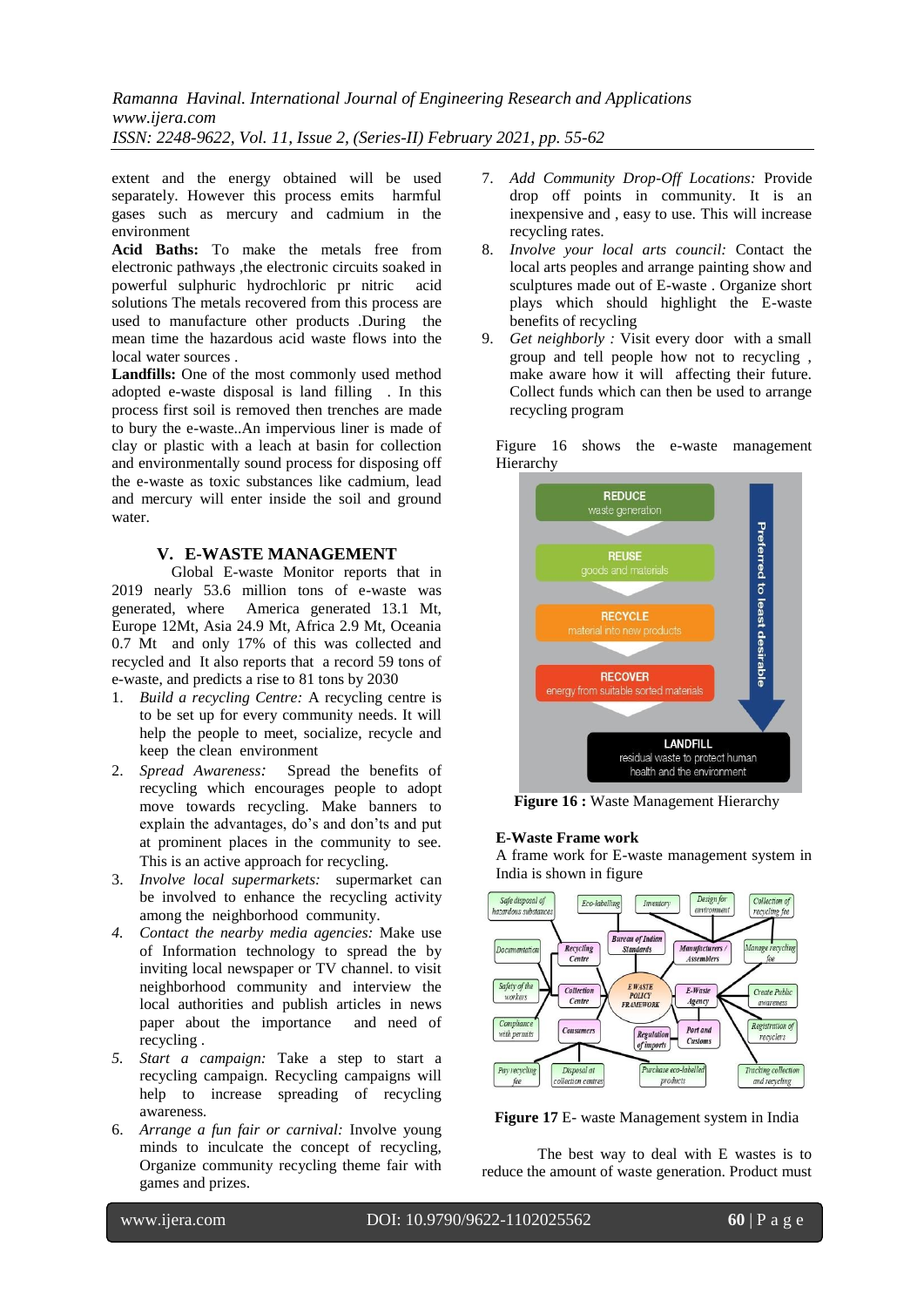be built for re-use, repair and/or upgradeability. It is essential to use less toxic, easily recoverable and recyclable materials. This will help to take back for refurbishment, remanufacturing, disassembly and reuse. E-waste can be reduced by recycling and reuse of material. Recovery of materials metals, plastics etc by recycling process will minimize the quantity of e-waste. This will help to conserve energy .It prevents the toxic materials to enter into the environment. Therefore it is necessary for the manufactures, consumers, regulators, authorities, governments, and policy maker stake essential steps so as to address various critical elements shown in Figure 16 . It is necessary to frame policy and regulatory frame work to promote e-waste promotion. User involvement is must for sustainability of e-waste systems to improve efficient and recycling of the systems

## a. **Benefits of E-waste Recycling** (courtesy Humming bird international)

Recycling e-waste is turning out to be one of the most attractive and profitable business management E-waste recycling is the process of recovering useful materials, The quantity of the material to be recycled growing exponentially, Currently, major parts of electric and electronic waste (E-waste) is land filled.

The following can be recovered from re cycling of ewaste: Lead, Tin, Copper, glass, Aluminium, Irons Silicon, nickel & cadmium, Lithium, Zinc, Gold, Mercury, Sulphur, Carbon:.

- 1. Saving  $160,000m^3$  of landfill space
- 2. Saves 23,000 tons of greenhouse gases
- 3. Recycling can create 2.3 million jobs by 2030
- 4. Potential savings of 520 mega liters of water
- 5. Cost saving,waste reduction by 22 million dollar
- 6. Building strong economy by tax revenue generation of 12.9 billion dollars
- 7. Recycling of metals can save 74% of the energy used to make them.
- 8. Get financial reward by selling obsolete cell phones to recycling cell plants
- 9. Recycling a tones of aluminum can offer average household electricity for the next 10 years
- 10. Copper, gold, silver, palladium. These can be recovered which provide great amount of economical incentive

#### **b. Market Snapshot**

E-waste is growing at an immense rate in the world due to the rising usage of electrical appliances and electronic gadgets. Improper handling and unsafe disposal of e-waste can result in threats to the environment and humans. Electronics

waste is global issue, it needs to be handles by proper recycling systems. E-waste recycling is nothing but the recycling of electrical and electronic devices such as TVs, air conditioners, computers, mobile phones, laptops, DVDs, oven, microwave, fans, heaters, toasters, in order to safely extract raw materials such as metals, plastic, glass, and mercury, and reuse these materials and devices. As governments across various countries develop policies for e-waste recycling management, the market is expected to grow at a significant rate in the coming years. Devices such as smartphones, laptops, routers, PCs, gaming devices, and other electronic accessories are frequently exchanged or upgraded by individuals resulting in large volumes of e-waste. Hence, increasing electronic waste around the globe is one of the major factors responsible for the growth of the market. Another factor is rise in employment opportunities in developing countries. The electronic waste recycling market at global level

is expected to increase at 13.03% CAGR to reach a market value of 39,498.81 Million in 2024



**Figure 18:** e-waste market (source: MRFR Analysis)

- **c. Challenges of E-waste** 
	- Lack of awareness hazards of incorrect e-waste disposal.
	- Non availability of proper data related to amount of e-waste produced and recycled
	- Most of e-waste is processed by the informal (unorganised), which causes irreversible environmental damage.
	- Workers are exposed to health hazards as they don't have knowledge of toxins in ewaste.
	- Substantial losses of material value and resources due to inefficient recycling processes
	- Picking up of gold, platinum, silver, copper, etc by recyclers and improper disposal of other material, causes environmental damage.
	- No specific legislation for dealing with ewaste management.